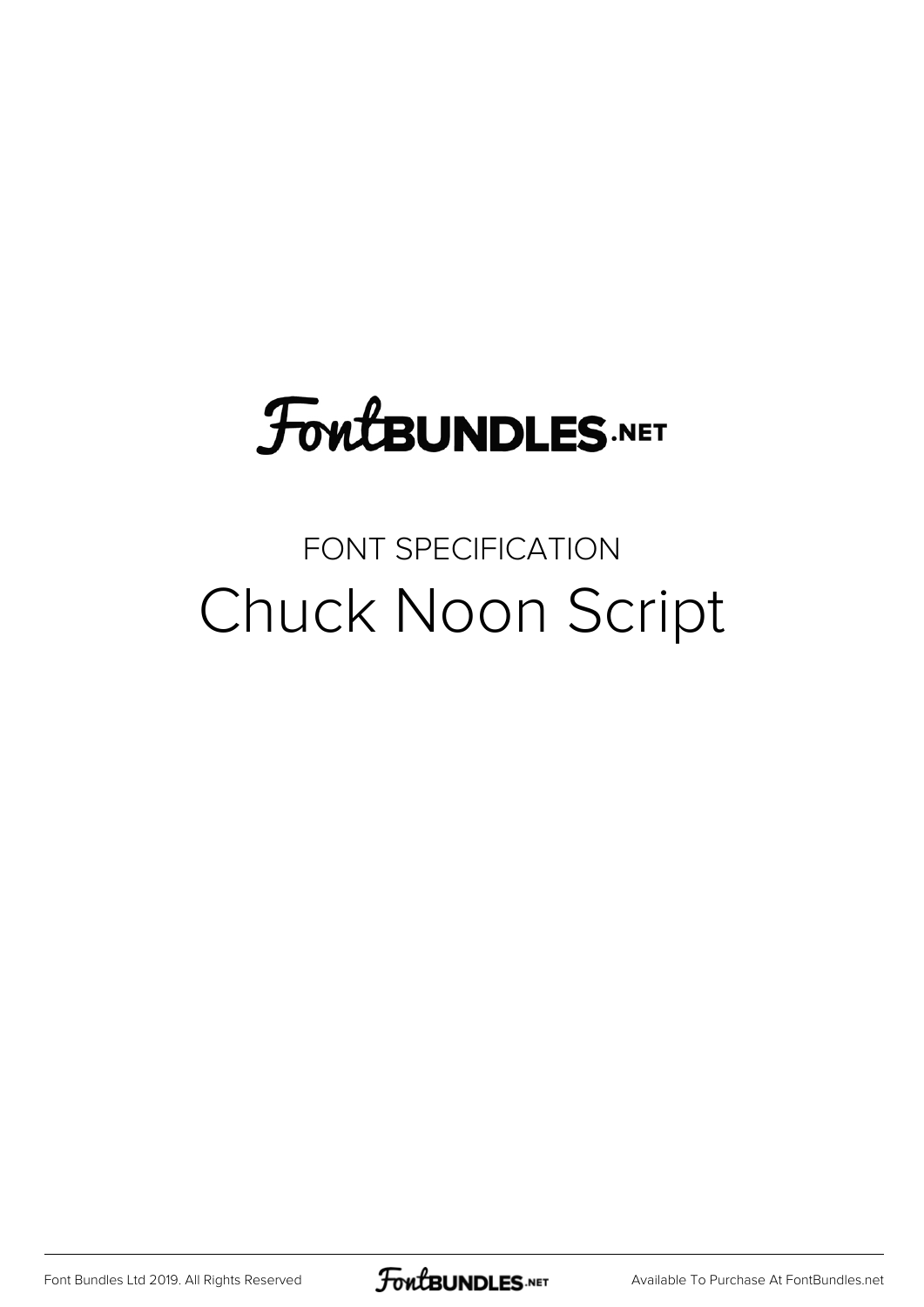#### Chuck Noon Script - Regular

Uppercase Characters

## ABCDEFGHIJKLMNOPQRSTUVWX  $\boldsymbol{U}$   $\boldsymbol{Z}$

Lowercase Characters

### abcdefghijklmnopqrstuvwxyz

Numbers

### 0123456789

Punctuation and Symbols



All Other Glyphs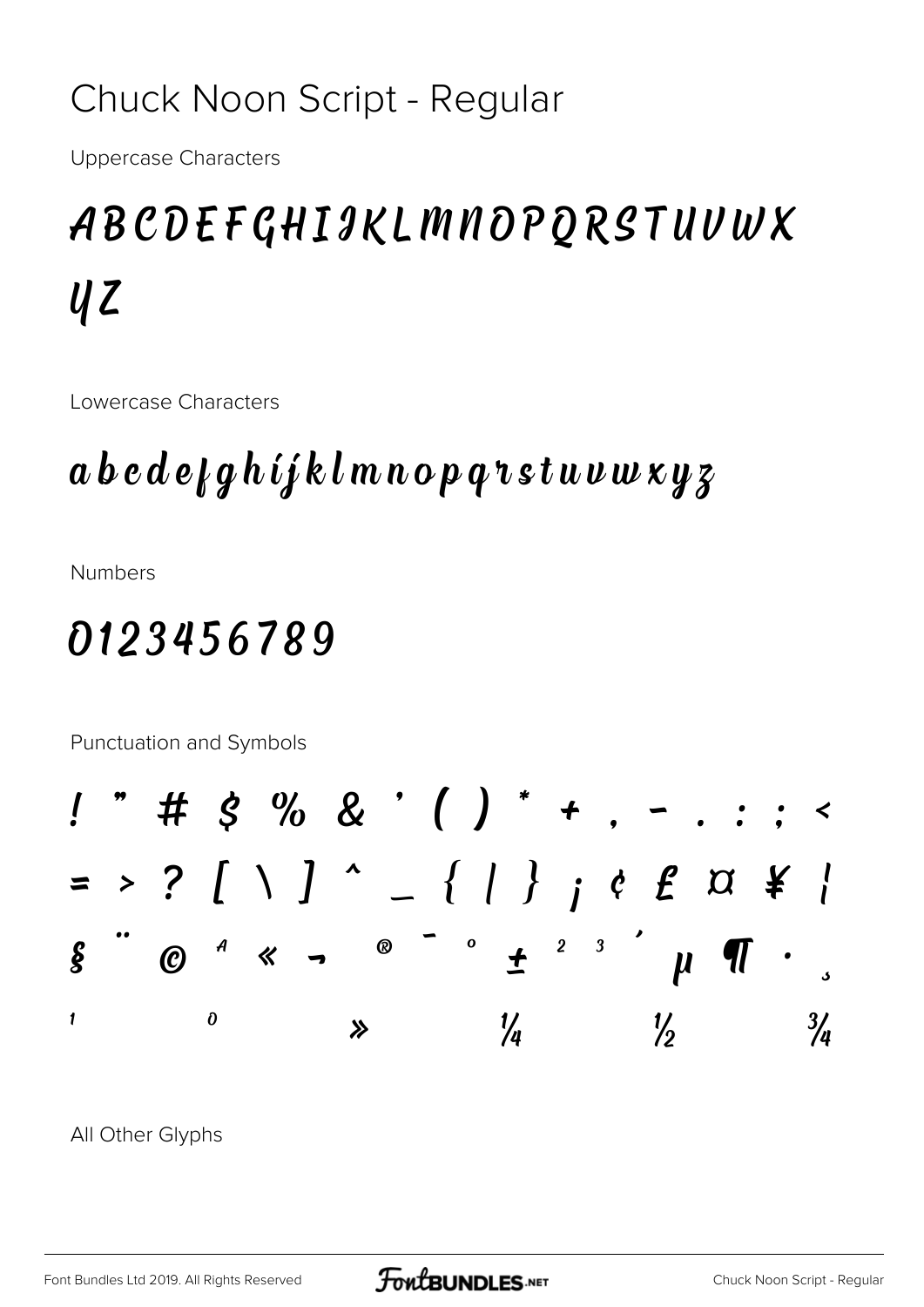|  |  |  | À Á Â Ã Ä Å Æ Ç È                                                                                                                                        |  |
|--|--|--|----------------------------------------------------------------------------------------------------------------------------------------------------------|--|
|  |  |  | $\acute{t}$ $\acute{t}$ $\ddot{t}$ $\acute{1}$ $\acute{1}$ $\ddot{1}$ $\ddot{1}$ $\ddot{0}$ $\ddot{\tilde{n}}$                                           |  |
|  |  |  | $\dot{\partial}$ $\dot{\partial}$ $\dot{\partial}$ $\ddot{\partial}$ $\ddot{\partial}$ $\star$ $\ddot{\partial}$ $\dot{\mathcal{U}}$ $\dot{\mathcal{U}}$ |  |
|  |  |  | $\hat{U}$ $\ddot{U}$ $\dot{V}$ $\dot{\theta}$ $\dot{\theta}$ $\dot{\alpha}$ $\dot{\alpha}$ $\ddot{\alpha}$ $\ddot{\alpha}$                               |  |
|  |  |  | $\ddot{a}$ $\ddot{a}$ $\alpha$ $e$ $\dot{e}$ $\dot{e}$ $\ddot{e}$ $\ddot{e}$ $\ddot{e}$                                                                  |  |
|  |  |  | $i$ $\hat{i}$ $\hat{u}$ $\hat{d}$ $\hat{n}$ $\hat{o}$ $\hat{o}$ $\hat{o}$                                                                                |  |
|  |  |  | $\ddot{o}$ $\div$ $\phi$ $\dot{u}$ $\dot{u}$ $\ddot{u}$ $\dot{u}$ $\dot{y}$ $\dot{p}$                                                                    |  |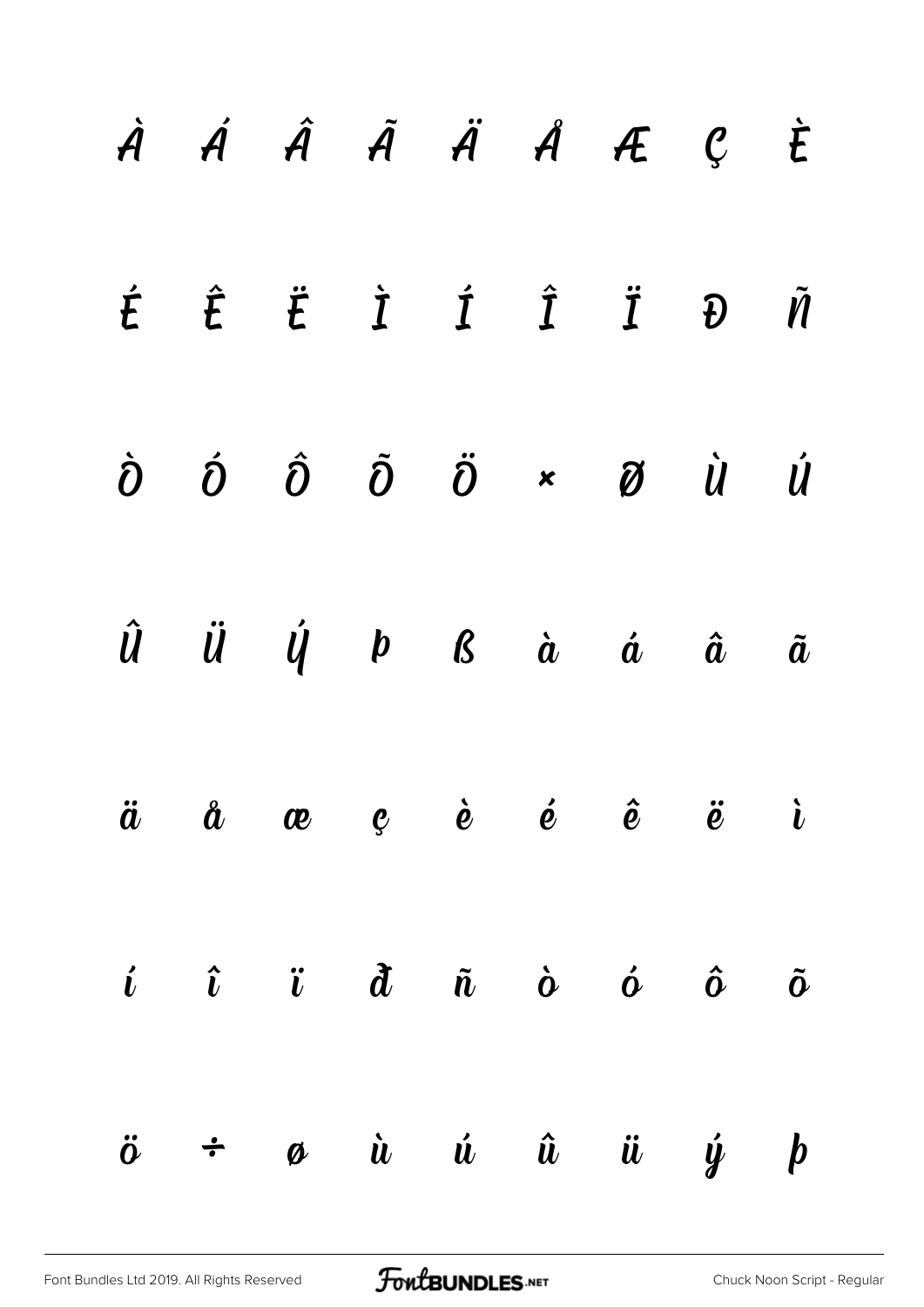|  |  | $\begin{array}{cccccccccccccc} \ddot{y} & \mathcal{A} & \mathcal{Q} & \mathcal{C} & \dot{\mathcal{C}} & \dot{\mathcal{C}} & \dot{\mathcal{C}} & \dot{\mathcal{C}} & \mathcal{D} & \mathcal{d} \end{array}$                                                                                                                      |  |  |
|--|--|---------------------------------------------------------------------------------------------------------------------------------------------------------------------------------------------------------------------------------------------------------------------------------------------------------------------------------|--|--|
|  |  | $\begin{array}{cccccccccccccc} \iota & t & t & \widetilde{c} & \alpha & \alpha & \beta & \gamma & \gamma & \gamma \end{array}$                                                                                                                                                                                                  |  |  |
|  |  | $\check{z}$ f $\sim$ $\sim$ $\sim$ $\sim$ $\sim$                                                                                                                                                                                                                                                                                |  |  |
|  |  | $\pi$ - $\cdot$ , ",                                                                                                                                                                                                                                                                                                            |  |  |
|  |  | $\frac{1}{2}$ , $\frac{1}{2}$ , $\frac{1}{2}$ , $\frac{1}{2}$ , $\frac{1}{2}$ , $\frac{1}{2}$ , $\frac{1}{2}$ , $\frac{1}{2}$ , $\frac{1}{2}$ , $\frac{1}{2}$ , $\frac{1}{2}$ , $\frac{1}{2}$ , $\frac{1}{2}$ , $\frac{1}{2}$ , $\frac{1}{2}$ , $\frac{1}{2}$ , $\frac{1}{2}$ , $\frac{1}{2}$ , $\frac{1}{2}$ , $\frac{1}{2}$ , |  |  |
|  |  | $\epsilon$ $\pi$ $\Omega$ $\partial$ $\Delta$ $\pi$ $\Sigma$ - $\sqrt{2}$                                                                                                                                                                                                                                                       |  |  |
|  |  | $\infty$ $\int$ $\approx$ $\neq$ $\leq$ $\geq$ 0 $\&$ $\frac{1}{2}$                                                                                                                                                                                                                                                             |  |  |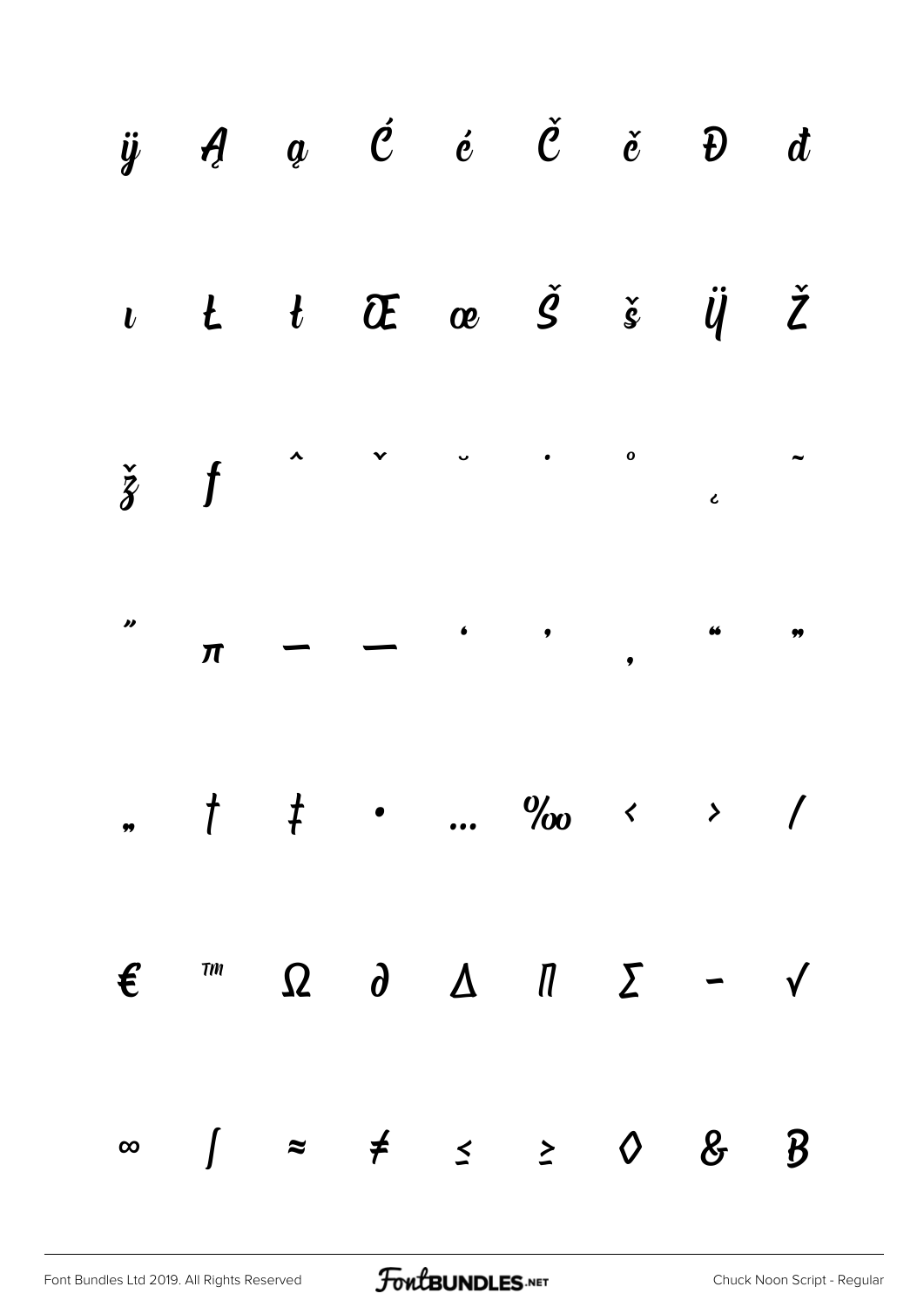|  | $C$ $D$ $E$ $F$ $G$ $M$ $N$ $D$ $Q$                                                                                                                                                                                                                                                                                                                                                                                                                                 |  |  |  |
|--|---------------------------------------------------------------------------------------------------------------------------------------------------------------------------------------------------------------------------------------------------------------------------------------------------------------------------------------------------------------------------------------------------------------------------------------------------------------------|--|--|--|
|  | $R$ $S$ $T$ $V$ $a$ $g$ $k$ $o$ $v$                                                                                                                                                                                                                                                                                                                                                                                                                                 |  |  |  |
|  | $\begin{array}{cccccccccccccc} \xi & b & g & j & k & o & p & q & r \end{array}$                                                                                                                                                                                                                                                                                                                                                                                     |  |  |  |
|  | $s$ v w x y z $6$ if g                                                                                                                                                                                                                                                                                                                                                                                                                                              |  |  |  |
|  | $\begin{array}{cccccccccccccc} \mathcal{C} & \mathcal{C} & \mathcal{C} & \mathcal{C} & \mathcal{C} & \mathcal{C} & \mathcal{C} & \mathcal{C} & \mathcal{C} & \mathcal{C} & \mathcal{C} & \mathcal{C} & \mathcal{C} & \mathcal{C} & \mathcal{C} & \mathcal{C} & \mathcal{C} & \mathcal{C} & \mathcal{C} & \mathcal{C} & \mathcal{C} & \mathcal{C} & \mathcal{C} & \mathcal{C} & \mathcal{C} & \mathcal{C} & \mathcal{C} & \mathcal{C} & \mathcal{C} & \mathcal{C} &$ |  |  |  |
|  |                                                                                                                                                                                                                                                                                                                                                                                                                                                                     |  |  |  |
|  | $4$ $\tau$ $4$ $\beta$ $8$ $\beta$ $8$ $\tau$                                                                                                                                                                                                                                                                                                                                                                                                                       |  |  |  |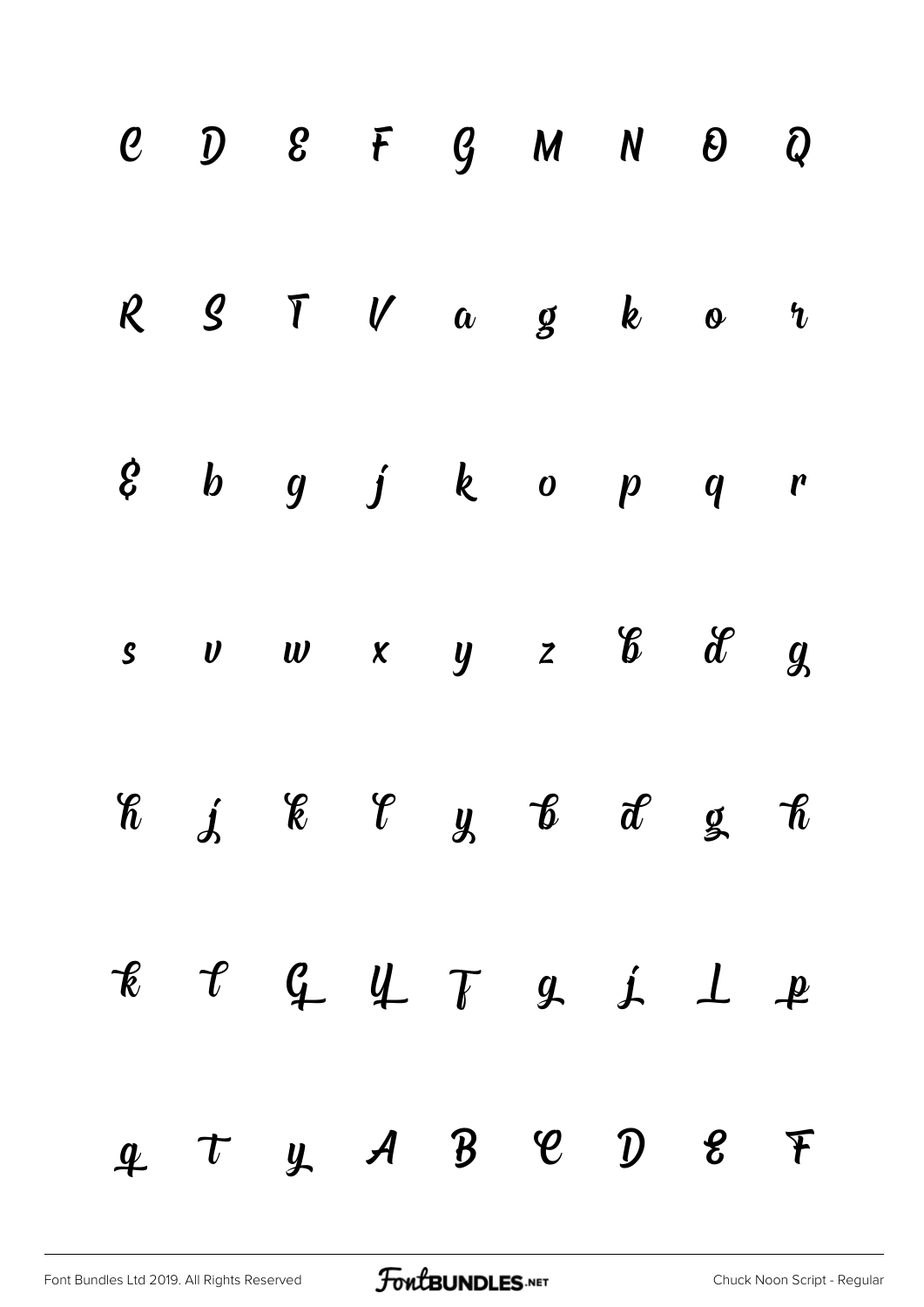|               |  |                                                       |  | $\begin{array}{ccccccccccccccccc} \mathcal{G} & \mathcal{H} & \mathcal{H} & \mathcal{I} & \mathcal{J} & \mathcal{K} & \mathcal{L} & \mathcal{M} & \mathcal{M} & \mathcal{O} \end{array}$ |              |
|---------------|--|-------------------------------------------------------|--|------------------------------------------------------------------------------------------------------------------------------------------------------------------------------------------|--------------|
| $\mathcal{P}$ |  |                                                       |  | $Q$ $R$ $S$ $T$ $U$ $U$ $U$ $U$                                                                                                                                                          |              |
|               |  | $x \times z$ $\partial$ $b$ $\partial$ $d$ $\partial$ |  |                                                                                                                                                                                          | $\mathbf{r}$ |
|               |  | g to i $j$ to $L$ $\widehat{m}$ $\widehat{n}$         |  |                                                                                                                                                                                          | $\theta$     |
|               |  |                                                       |  | p $\varphi$ $\vartheta$ s $\vartheta$ $\vartheta$ $\nu$ $\nu$                                                                                                                            |              |
|               |  |                                                       |  | z aa ji kk vr ss tt tt xx                                                                                                                                                                |              |
|               |  |                                                       |  | $33$ & $\omega$ $\omega$ $\omega$ $\omega$ $\omega$ $\omega$ $\omega$                                                                                                                    |              |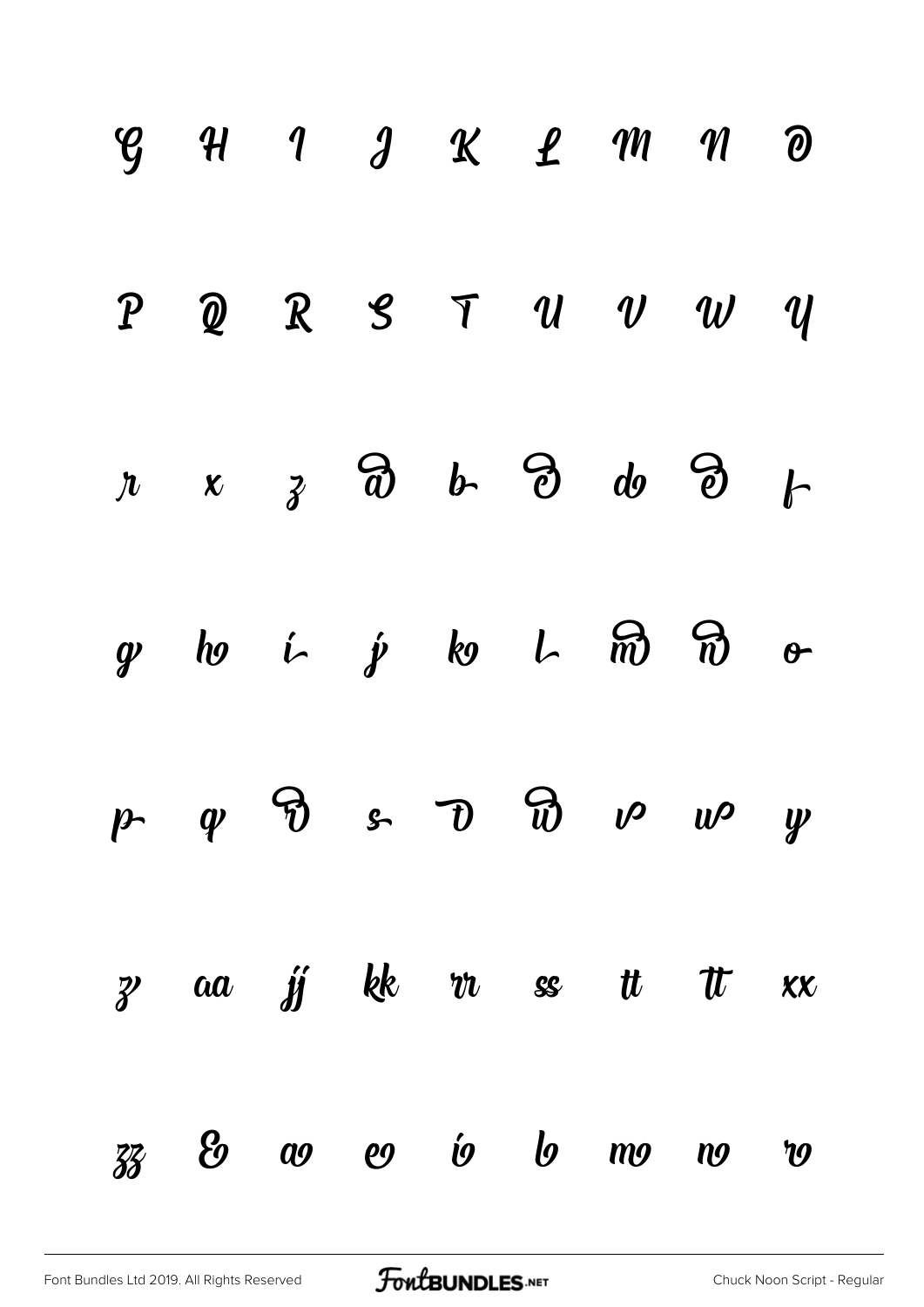|  | $x \rightarrow y$ 3 $x \rightarrow y$ $x \rightarrow z$                                                                                                                                                                                                                                                                                                                                |  |  |              |
|--|----------------------------------------------------------------------------------------------------------------------------------------------------------------------------------------------------------------------------------------------------------------------------------------------------------------------------------------------------------------------------------------|--|--|--------------|
|  |                                                                                                                                                                                                                                                                                                                                                                                        |  |  |              |
|  | $\overline{\nu}$ $\overline{w}$ $\overline{c}$ $\overline{c}$ $\overline{c}$ $\overline{c}$ $\overline{c}$ $\overline{c}$ $\overline{c}$ $\overline{c}$ $\overline{c}$ $\overline{c}$ $\overline{c}$ $\overline{c}$ $\overline{c}$ $\overline{c}$ $\overline{c}$ $\overline{c}$ $\overline{c}$ $\overline{c}$ $\overline{c}$ $\overline{c}$ $\overline{c}$ $\overline{c}$ $\overline{$ |  |  |              |
|  | om on ong op or ot ou ov ow                                                                                                                                                                                                                                                                                                                                                            |  |  |              |
|  | oy $Cl$ $Cl$ ch $cl$ $cl$ cm $en$                                                                                                                                                                                                                                                                                                                                                      |  |  | $\mathbf{C}$ |
|  | et eu ey ez a h m n r                                                                                                                                                                                                                                                                                                                                                                  |  |  |              |